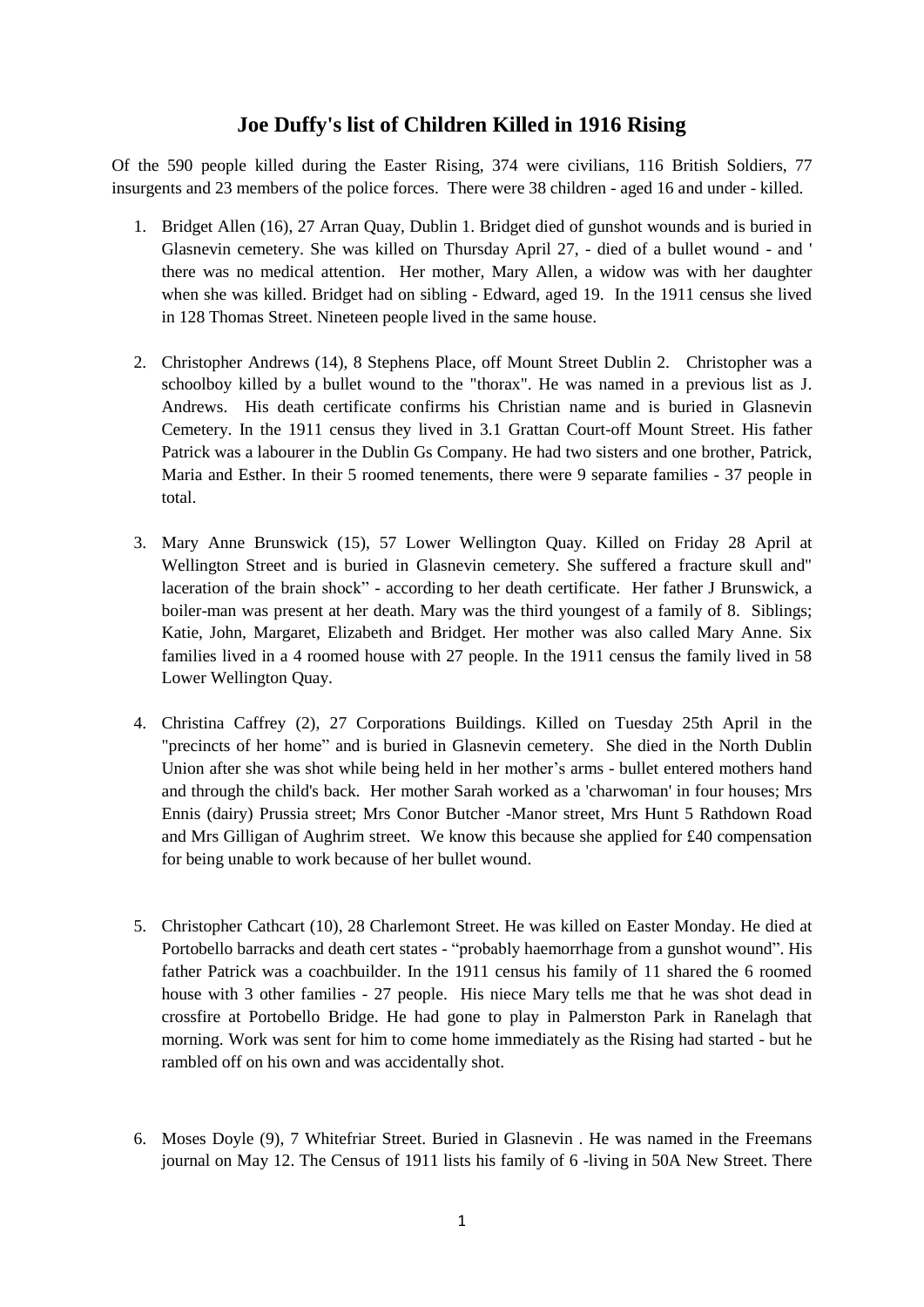were three families in the two roomed house - 12 people. Glasnevin cemetery archive records that Moses was shot at his home on 24th April. He is buried in Glasnevin, St Pauls KA 37.5

7. Charles Darcy (15), 4 Murphy Cottages, Gloucester Diamond, Summerhill, Dublin. He was a member of the Irish Citizen Army - as listed in the History of the Irish Citizen army ( R.M Fox) .He was part of a unit "holding the Henry and James clothiers store, 1-3 Parliament Street, opposite Dublin Castle. He was shot dead on the roof of the store. He had given his days and nights to guard duty at Liberty Hall. His body was brought into the Castle grounds, dead on 25th April. His father James was a labourer. One report stated that he died in Parliament Street -another at Liberty Hall. But the evidence is he died in Parliament Street.

In the 1911 census he was living in 4 Kane"s Court, with five siblings- Thomas, James, Edith, Patrick and Angus. His father had told him to choose between "Liberty Hall and his family ". (McGarry p. 125). In the BMH witness statement by Matthew Connolly ( ref 1746 ) who was on the roof of City Hall stated " I could still see the men on the roof of Henry and James building -they were shouting down to pedestrians on the street -advising them to go home- but some people stood and started in wonder. It was while thus engaged that one of our men Charles Darcy ,quite young, and a particular friend of mine, came in the line of fire , received a fatal wound and I saw him fall back into the roof gutter."

- 8. Patrick Fetherston (12), 1 Long lane, Dorset Street. Hit by a bullet on Easter Monday -died in Jervis street hospital from 'shock and haemorrhage". Two Featherston families lived together (10 people) - in 48.5 North Brunswick Street in 1911. So, six families lived in number 45 - 3 rooms, thirty people. The family tell me Patrick was a robust young lad who went scavenging with his pals -when he was shot through the thigh. His mother was alerted, ran to the spot, bundled him into the handcart and rushed to Jervis street hospital - but he had bled to death before he got there. His remains were then taken by his mother from Jervis street hospital on a handcart draped in the "Irish flag -this could be one of the first uses of the national flag. He was the second eldest of six children (14 children born). His older brother John - Jack- who was then 14 was a member of the Fianna and was a runner between the GPO and the Four Courts. Buried in Glasnevin.
- 9. John Francis Foster (2 years 10 months old), 18 Manor Place, Stoneybatter. Shot in his pram near Father Mathew Hall in Church Street. Killed on Easter Monday morning, one of the first victims of the Rising, and one of the first to be buried on Thursday 27th April. His death cert states that he "was shot thought the head at the level of ears". Catherine Foster his mother was with the child when he was killed. The leader of the Volunteers in Church Street, Piaras Beaslai wrote "a second lancer galloped up Church Street and was shot down after he killed a child (Dublin"s Fighting Story)
- 10. James Fox (16), 74 Thomas Street He was a member of Na Fianna. Killed in a trench in St Stephens Street, near Royal College of Surgeons. His family lived in 6 James Street in 1911 census - the youngest of 6 children-Laurence, John, Margaret, Catherine, Elizabeth, James and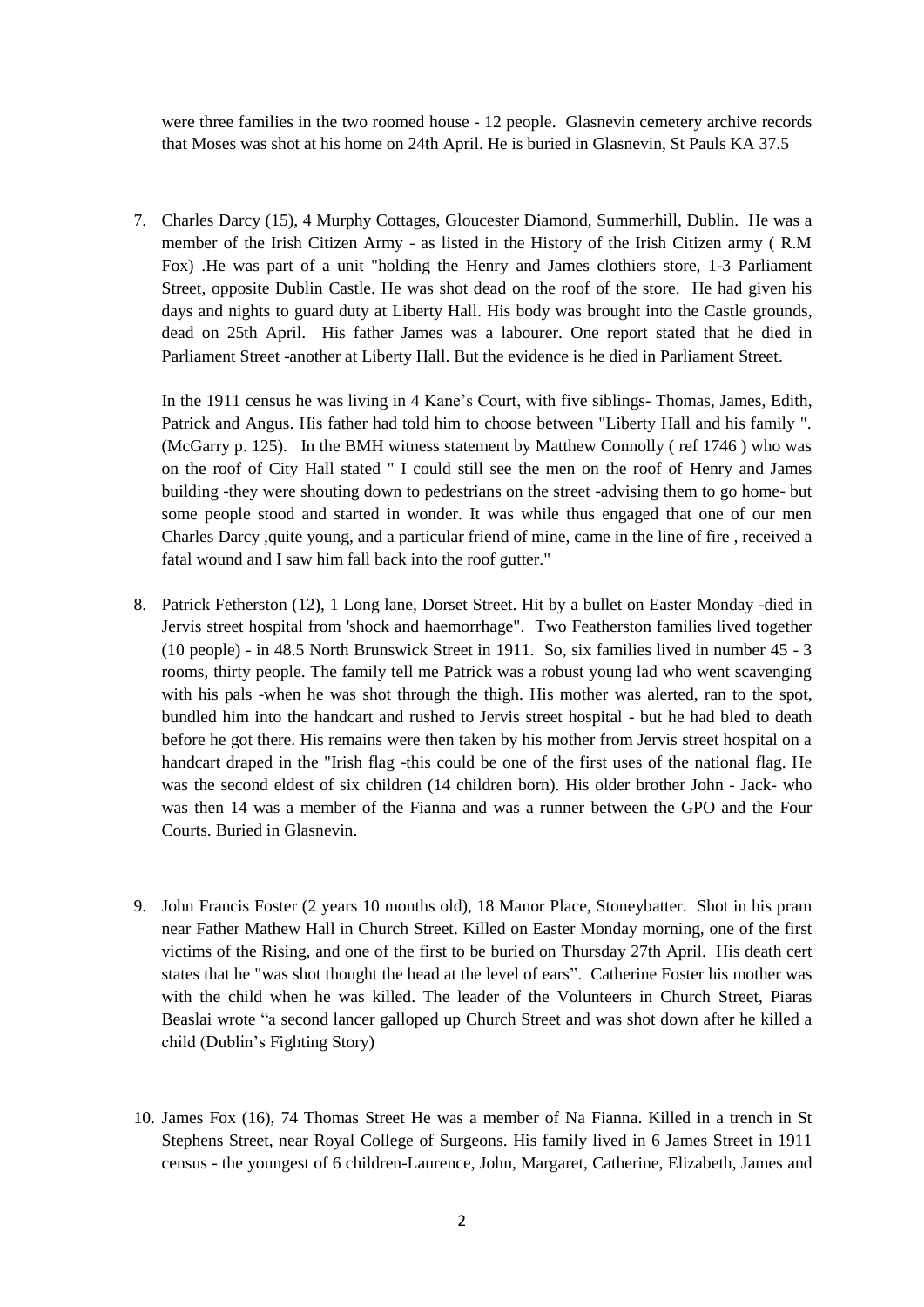Thomas Walshe-a servant; along with Elizabeth and Laurence his parents. Buried in Glasnevin.

- 11. William Fox (13), 25th April. A stonemason"s apprentice, he died of gunshot wounds to the body and "shock". He did not receive any medical attention -brought in Jervis Street hospital and from the "Pro -cathedral " area
- 12. Neville Fryday; A fascinating story and Irish child who was not fighting in the Rising but was killed in a British Army Uniform on Easter Monday morning. The son of Elizabeth Anne Preston Wayland and William Jack Fryday, Born on September 3, 1899, one of 13 children. When his father died in 1905 he was "boarded out" with one brother to his St Leger relatives while his mother took the other siblings to Canada. When he enlisted in the Canadian Army on 19th July 1916 at Toronto he gave his age as 21. In the 1901 and 1911 Irish census he was listed as aged 2 and 11 years old- living in his family home of Aughvallyydeag, Curahen ,Co Tipperary.

In the 1911 census he was living in Co .Tipperary as a boarder in the home of John St Leger. Neville and his brothers followed their mother to Canada. He was one of three brothers serving in the Canadian Army. They were sent to England in advance of France -but Neville was in Ireland during Easter week. Was he sent to quell the Rebellion - or was he home on leave? Was he visiting his mother who was then living in Shankill ? He was shot by a sniper outside Trinity College on Easter Monday afternoon at 2.30 taken to Mercers hospital and died one week later. His date of death on his headstone reads 30th April. His family claimed that he was killed while home on leave - and was not on active service. He is buried in Mount Jerome cemetery.

- 13. John Gibney (5), 16 Henrietta Place. He is buried in Glasnevin cemetery. Where according to the records he died as a result of 'cannonading'
- 14. John Healy (14), 188 Phibsborough Road. He was a messenger boy for Na Fianna. One of 10 children - Mary, Kathleen, James, Teresa, Christopher, Helena, John, Lillie, Joseph, Bridget. His father Christopher was a plumber - his mother was Helena. They shared a house with 2 other families -18 in total. Sean left school aged 13 to join the families plumbing business-he began training with his father -who was very active during the Rising. According to his family - who believe he was the youngest killed in the Rising; he had moved guns with his father the week before he was killed. He was waiting for the call up, but was deemed too young. He volunteered himself and headed up to Jacobs in Aungier Street.

He was sent home on Easter Monday morning from Jacobs biscuit factory when the Rising broke out, by Thomas McDonough, because he was too young. He was hit by his ricochet near his home and died in the Mater Hospital two days later. One nun described "his brain hanging out all over his forehead when he was brought in two days later. 'His nephew Joe Healy tells me that John 'Sean " Healy left school art 13 to join his father"s plumbing business .He began training with his father who was very active in the Rising. The family believe that was asked by Thomas McDonogh to deliver a message- a warning about an ambush at the bridge in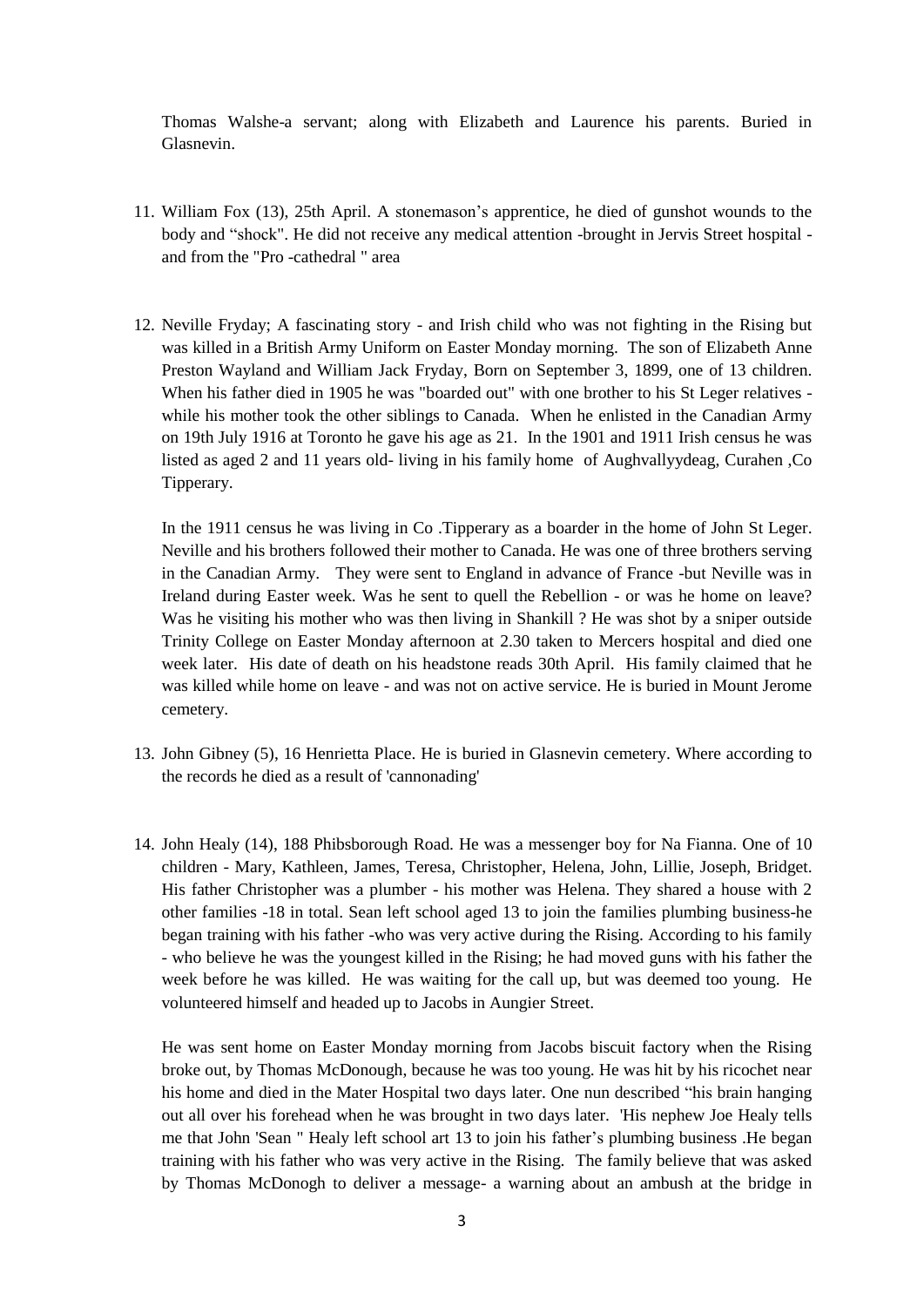Phibsborough. He called into his family home on the way and went back out where he was shot by the army who were based at the bridge -apparently someone had tried to blow it up. There is a plaque in his honour in the vicinity of Byrnes now Doyle's corner. The hat he was wearing which his mother kept-has now been given to the Museum in Collins Barracks. He is buried in Glasnevin.

15. Christopher Hickey (16), 168 North King Street. (Buried in Deans Grange cemetery). He was shot dead with his father Thomas in North King Street Massacre. His father owned butchers a butcher"s shop -where Christopher worked .They and 12 other civilians were shot or bayoneted on North King Street on Saturday April 29th, by members of the South Staffordshire Regiment under the command of Lt Colonel Henry Taylor. Both Christopher and Thomas are buried in an unmarked grave in Deans Grange cemetery .British official papers relating to the killings were released on 10th January 2001.Christophers death, along with his father and neighbour were witnessed by Kate Kelly- ' Christopher pleaded for his father"s life -" oh please don't kill father ' (Irish Times ). They were killed in 170 North King Street having been taken from their butchers shop in number 168.

Accounts of the North King street massacre are horrific. As the Rising was collapsing on Friday 28th April, troops from Linenhall Street barracks started at 10 am to force their way along north King Street to Church Street. It took them from 10 am on the 28th until 2pm on the next day to force their way along the 150 yards. The Regiment had suffered heavy casualties in the Rising - 14 killed and numerous wounded. At least 15 civilians were shot in the North King Street Massacre. General Maxwell subsequently admitted that "possibly some unfortunate incidents which we should now regret may have occurred ...it is even possible that under the horrors of these attacks some of the men saw red that is the inevitable consequence of a rebellion of this kind."

Christopher Hickey and his father - were all in the wrong place at the wrong time. A local woman Kate Kelly takes up the story; I used to the housework for the Hickeys and was in their house in Easter Week. When the military came in on Friday evening after Mrs Hickey went across the street, Mr Hickey and Mr Connolly were sitting together in the street outside. Mr Connolly was a carrier and had come over about the moving of two mirrors from the Hickeys. As the military rushed up about 6; 45 on Friday night, Mr Hickey and Mr Connolly ran into the house for safety. Connolly, although he lived only a few doors away, was never able to get back home. Connolly remained in the house with us all Friday night and was killed with Mr Hickey and his son Christy the next morning. "That night Mr Hickey and his son were lying on a mattress stretched on the floor. I was in another room close by.

About 6 am on Saturday morning I heard a noise of picking at the walls. I shouted to Mr Hickey .Somebody is breaking into the house". He got up and soon after several soldiers slashed through a hole which they made in the wall; from next door. They had broken into Mr Hughes four doors away and made holes in the wall all the way up to us. The soldiers had drawn bayonets and crowbars and picks .They rushed at us and shouted ; " Hand sup" We were terribly frightened , and soon after an officer put his head though a hole in the wall and shouted ;' How many prisoners have you there ? One of the soldiers replied ' three males and one female' the officer then called out, mind those prisoners until I return. We were kept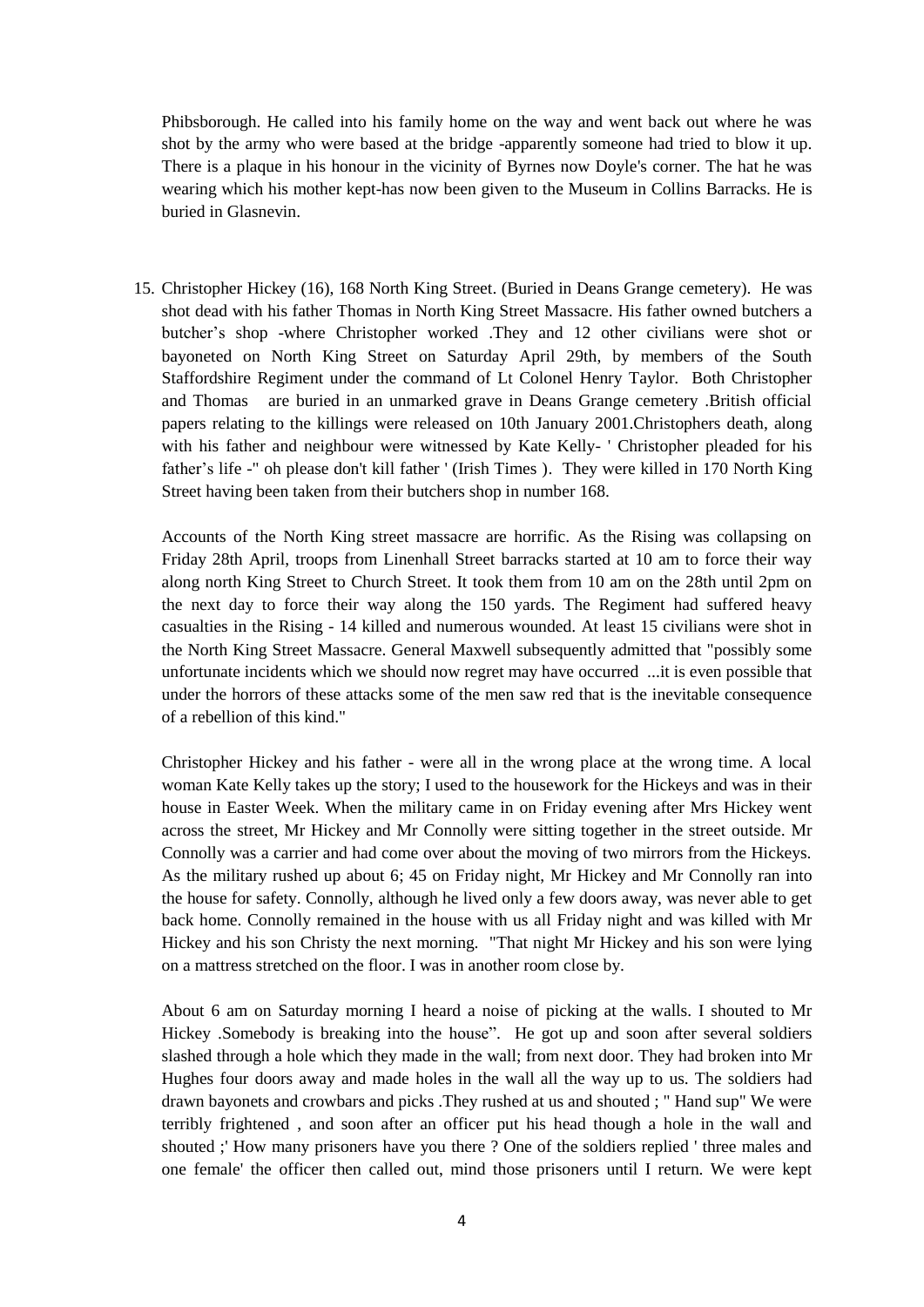prisoners for four hours while the officer was away .Mr Hickey and Mr Connolly gave ever explanation to the soldiers, and said they were not in the Volunteers at all. But it was no use. The officer returned .I remembers well, the bell was just ringing for 10 o'clock mass. We were then led in through the hole in the wall through the rooms of Mrs Connolly door-( who lodges over Mr O"Toole the tobacconist) Passing through her rooms the military which consisted of an officer and four solder-is made us enter through another hole into the disused empty house next door-no. 170- Where the men were to be slaughtered without mercy. The officer said; "march on the female first "Mr and Mrs Carroll and her daughter were in their room and as they knew their neighbour Mr Hickey well, they spoke to him .Mr hickey as he passed, said to Mrs Carroll, "isn"t it too bad, Mrs Carroll .yes indeed, Mr Hickey, she said and the last thing he said to her was; ' Very often the innocent suffer for the guilty ". As I came to the hole in the wall I stumbled, was frightened and nearly fell down.

Mr Hickey stepped forward and said "well, Kate, I"ll help you" and assisted me through. The child passed next -Christopher Hickey aged 16- and then Connolly. I fell down on the floor of the empty house when I got inside and called out;" I hope they are not going to kill us '. The solider replied with a laugh;'you are a bally woman, you"re all right. I was left lying the front room and the men were brought into the back. Both Ms Carroll and I heard poor Christy pleading for his poor fathers life; Oh, don't kill father ' The shots then rang out and I shouted ' oh my God "and overcome with horror I threw myself on my knees and began to pray. Mrs Hickey had crossed the street to a dairy on Friday night and was warned as she passed a barricade on her return by the Volunteers to hurry home as the military were turning Capel Street corner and would arrive soon.

Mrs Hickey said "Next morning I was terribly anxious to get home and Mr Corcoran at great risk went to the door and got an officer to pass me over the street .This was 10.30 on Saturday morning. There were five or six soldiers round out shop under cover and the firing was still going on .I said to one of the soldiers " I want to go into my home "' you can if you like" he said ' but there are a few dead bodies lying round over there, and you can cross them is you wish " I was too terrified to venture and returned to Mr. Corcoran until Sunday morning,. On Sunday morning i saw people passing, returning from mass and from the technical school where they had been held by the military. I asked everyone I knew ' where is Mr Hickey? I went about all day searching the hospitals etc, until I was nearly worn out, little thinking that my husband and son were lying murdered in the house a few yards across the street.

"About 5 pm on Sunday evening I again went round to our house at the corner of Beresford Street. Two soldiers were on guard outside; I said this is my house .I left my husband and child here. I must go in .He replied ' no you can't you had better see an officer. I went round to the front hall door in King street where I met Mrs Carroll the tenant in the next room .She said in a solemn manner ," I want to speak to you ' She then stopped and just said ' Oh poor Christy '. I knew then they were gone. I then rushed upstairs , the two soldiers following me and shouting ;'you can"t be here , come on .When I rushed into the room , there I saw my poor angel , my darling .He was lying on the ground , his face darkened ,and his two hand raised above his head as if in silent supplication. I kissed him and put his little cap under his head and settle his hands for death. Then I turned and in another place close by I saw poor Tom lying on the ground."O Jesus I cried, not my husband too and not far off lay the corpse of poor Connolly. I reeled around and remember no more as the soldiers hustle he down the stairs and into the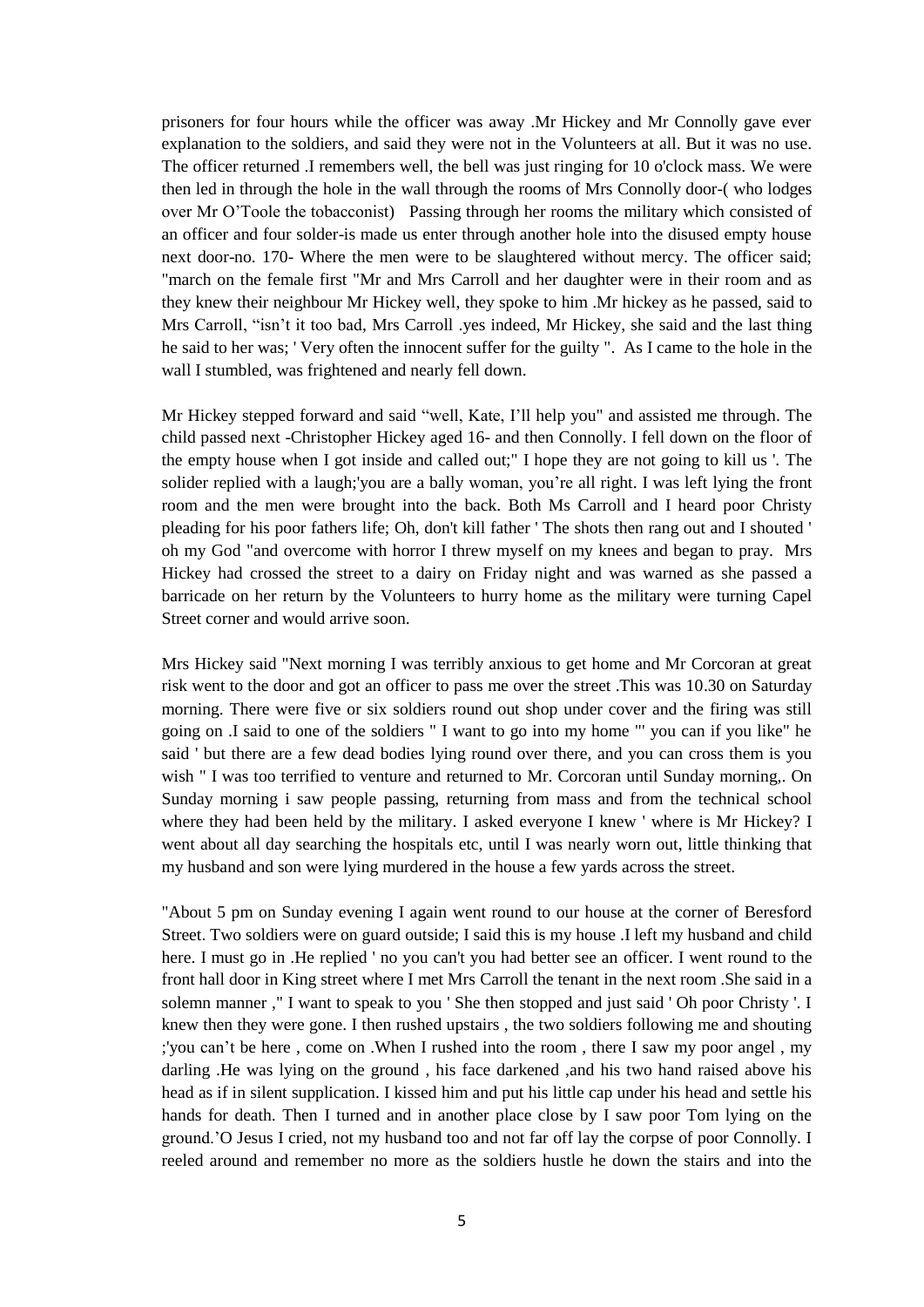street ...I was brought for examination to the Castle, and several times addressed the officer there asking them why they had killed my son , a young lad , not sixteen years of age."

Mrs Connolly heard nothing of her husband until Sunday evening when I heard that he had been murdered by the military and I was brought over to the empty disused house this side of the Dunno the butcher"s .The three bodies were lying in the back room of the first floor upstairs. My poor husband was greatly marked and had several gashes about the neck and head which appeared to be bayonet wounds"

- 16. Patrick Ivors (14), 15 Cumberland Street. Killed on 28th April. Brought into the Mater Hospital, died of gunshot wound to the abdomen and haemorrhaging according to his death cert. The family name was spelled "Ivers" in the 1911 census, living with his widowed mother and two brothers at 3.2 Mountpleasant Place.
- 17. Charles Kavanagh (15), 4 North King Street .Glasnevin cemetery archive states this labourers son died of the 'effects of bullet" in St. Josephs (Temple Street Hospital) Listed as living family of 5- in 10.5 Great Britain street 1911. Father Denis, mother Mary, sisters Elizabeth and Bridget. The hospital records show he was admitted with a gunshot wound to the abdomen. The doctor found it difficult to reach the hospital - had to get there "through the lanes ". As there was no coffin he was interred in an egg crate. The driver of the horse and cart that came to take him away was shot and Father Fahy from nearby Belvedere College who was administering the last rites had to take his place at the reins. Previously on 5th December 1911, Charles' father Denis was summoned to the police court for failing to keep his children in school. Buried in St Pauls Glasnevin TA 37.5
- 18. Mary Kelly (12), 128 Townsend Street. Died April 30th. Died at Lombard Street of gunshot wounds. A child of Pte Kelly (ASP). Buried in Deans grange Grave no 9 A2.
- 19. Patrick Kelly (12), 24 Buckingham Buildings. Gunshot wounds .He was killed on April 28th by a gunshot wound to the neck which fractured his lower jaw. Mentioned in Irish times Saturday 29th April p.8 under heading ; Military and police casualties over 500.Lister for Dublin University V.A>D Hospital , 19 Mountjoy Square East -a voluntary hospital set up by women graduates and students of Trinity College Dublin.
- 20. James Kelly (15), 205 Phibsborough Road. His death certificate states he was killed of a gunshot wound to the skull, laceration and compression. Son of a brass finisher, in a family of 8 in 1911 census.
- 21. John Kirwan (15), 24 April. 3 Lower Erne Place. Civilian labourer. Killed by bullet through the thorax no medical attention. Brought to Jervis Street hospital. The son of a gas stocker stoker > the family of nine were living on Cumberland Street in 1911 census. His mother Anne Kirwan informed.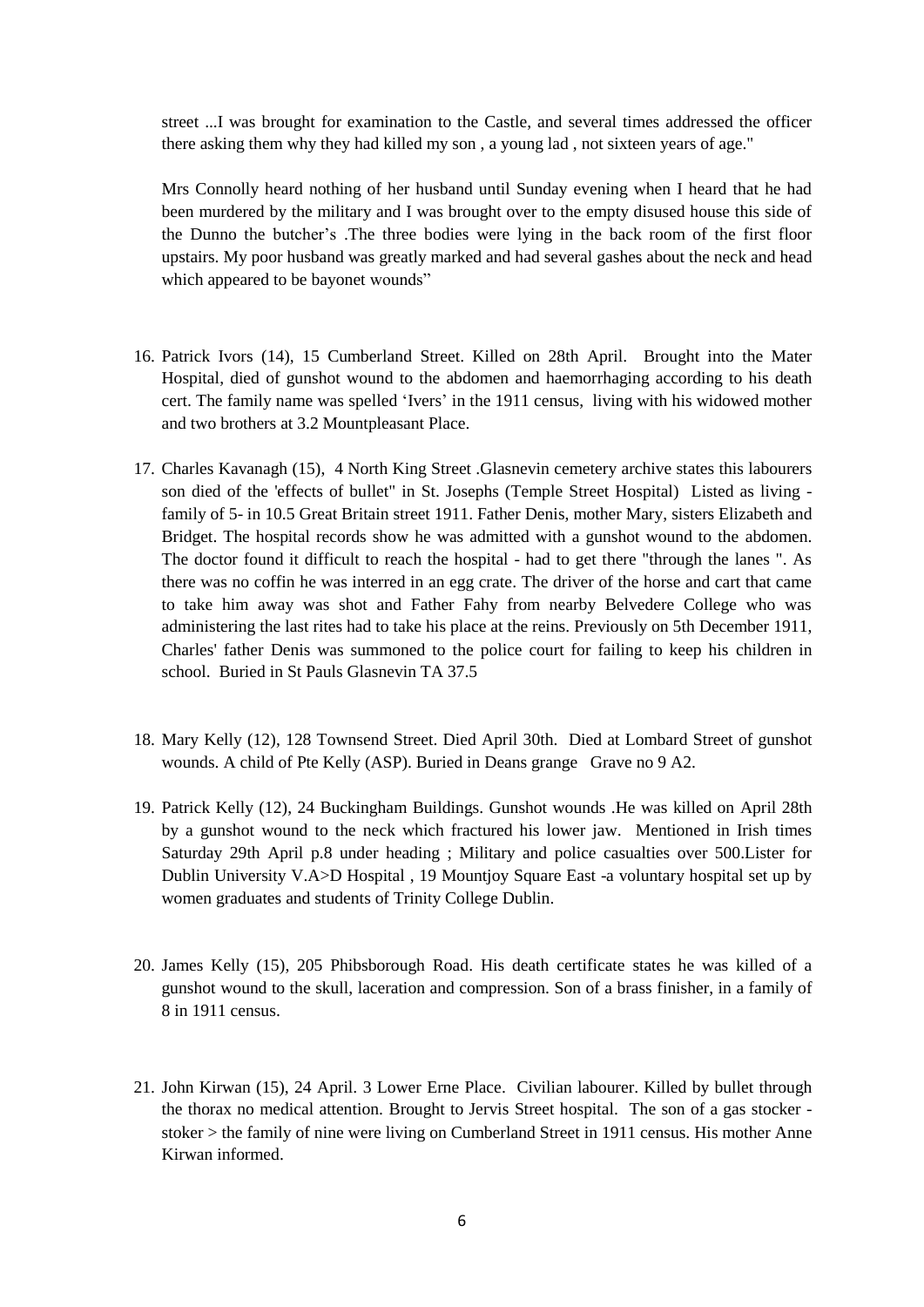- 22. Bridget McKane (15), 10 Henry Place .On Friday evening April 29th the rebels retreated towards Moore Street from the GPO, bedlam ensued, they tried to take shelter in homes and into the door of number 10 Henry Place. In the confusion Bridget McKane a labourer"s daughter was accidentally shot in the head when a rebel"s rifle discharged. Her death is recorded for April 29th -"bullet wound through the skull "Her mother Margaret was present at her death -her name marked by ' x' on the death cert. The incident was mentioned in the 1966 BMH statements of three insurgents including Joe Goode of the Kimmage Garrison. The rebels involved were deeply traumatised by the incident. Bridget was from a family of 9 children -Alice, Mary, Thomas, Bridget, Michael, Annie, Elizabeth, Ellen, Rosie, Patrick. In 1911 census they lived in 11 Henry place. Buried in Glasnevin cemetery.
- 23. John H. McNamara (12), 45 York Street. Died on 28th April, Mercers Hospital. Son of a boilermaker -Henry -who was present at his death .Cause of death "gunshot wound to the head, lacerated brain. Buried in Mount Jerome cemetery.
- 24. William Mullen (9), 8 or 5 Moore Place. Died in his home on April 28th as rebels retreated shot accidentally in thorax and died at home with no medical attention. His mother Lizzie Muller was present at his death. Their family home is about 500 yards from GPO. Buried in Glasnevin cemetery.
- 25. Joseph Murray (14), 2 Augustine Street Dublin (32 Marrowbone Lane) 28 April, died at his home from gunshot wounds -no medical attention - his father John - was informed. In 1911 census there was a family of 7. Buried in Glasnevin cemetery.
- 26. William O'Neill (16), 93 Church Street. A labourer. Buried in Glasnevin cemetery.
- 27. Male O"Toole (14), 24th April .Schoolboy, first name unknown. Brought in dead to Adelaide hospital with gun shots to the chest and head -according to his death cert. Buried in Glasnevin cemetery.
- 28. Mary Redmond (16), 4 Marys Abbey. She had four siblings Richard, Alicia, Thomas and Margaret. Her mother Alice a ' fowl dealer" was a widow in 1911 census. The family lived with their grandfather John Sullivan and brother Richard. The 1911 census records the family in 8.3 Marys Abbey - 43 people lived in the house of 4 rooms - 7 families. Buried in Glasnevin cemetery.
- 29. Patrick Ryan (13), 2 Sitric Place, Stoneybatter .The 1911 census lists him as a family of 5 -his father James from Kildare listed as a labourer -2 siblings Mary and Frances (2 other children pre-deceased him. Buried in Glasnevin cemetery.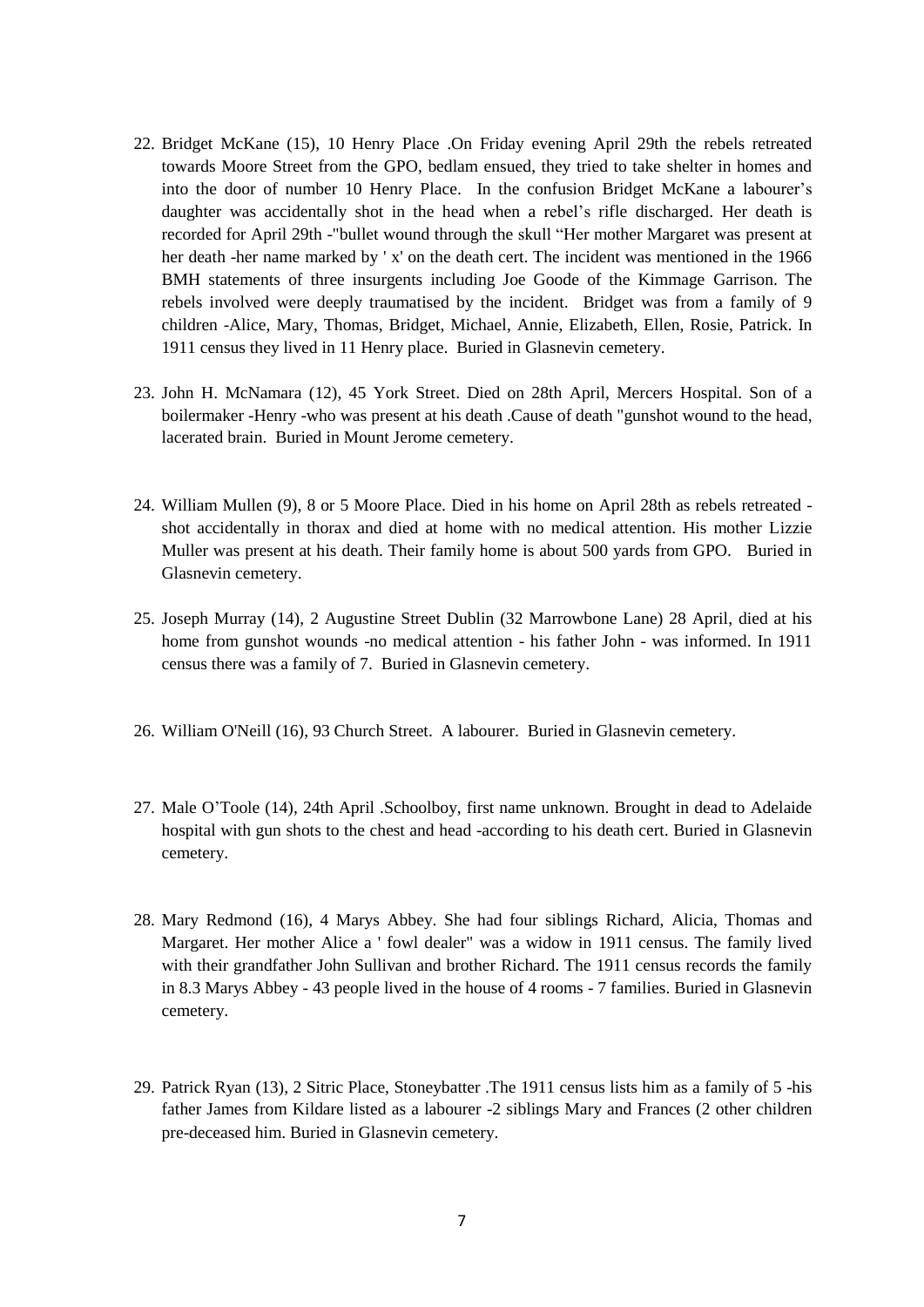- 30. George Percy Sainsbury (9), 54 South Circular Road. Died on 27th April. Son of Arthur D a managing clerk in a solicitors firm who was born in Melbourne, Australia. Died at 54 Haroldville Terrace, Rialto on 27th April. Cause of death -gunshot wound, no medical attention. Mother Edith Annie from Kildare. Siblings Edith, Eva and Arthur M. Listed as protestant Church of Ireland in 1911 census. Georges father Arthur as an assistant managing clerk to his brother, Solicitor William Sainsbury .His father"s place of employment in Sackville Street was destroyed in the Rising. His father died from Tuberculosis in 1917 at the Rest, Camden Street-buried in the same grave as his father -there are no visible grave markings today. Buried in Mount Jerome cemetery, grave number c 130 c3 south.
- 31. Walter Scott (8), 16 Irvine Crescent, North Dock. Shot along with school pal by bullet from gunship Helga. Shot in East Wall .The last child to die as a result of being shot in the week of the Rising. Died in Mercers Hospital as a result of gunshot wound to the head. His father, from Scotland was a "dredging master". He had five siblings, William, James, Hilda, Evelyn and Patricia. His wife Annie and eldest child William was born in Scotland. Walters great grand nephew tells me; "1916 was a very difficult year for the Scott family. My great-grandfather Walter Scott was Dredging Master for Dublin Port. Somehow he fell into the estuary between the dredger and the sea (hawser broke from what I understand) caught pneumonia and died on the 25th February 1916".

My Grandmother Anna Magdalene Bryce had 6 children to take care of ; William Gerald Forbes ( my grandfather born 3/9/1899, Douglas born 1903, Hilda born 1905, Evelyn born 1907, Walter E born circa 1908 and Patricia born 1910. Anna had gone to get bread and the shooting erupted .She was shot in the leg and Walter was grazed in the head. Walter obviously survived but unfortunately was poisoned and it was this that killed him and he died in Mercers hospital on July 5th 1916. Walters"s brother William joined the Flying squad and was sent to the Crimea to help White Russians escape. Walter mother-now also a widow became an insurance agent for Royal Liver Insurance Company. Both Walter's parents were from Scotland, Anna coming from Alexandria near Loch Lomond and William born Radnor Park, Clydebank living in Balloch. They would not have had any relatives in Dublin.

The Ryan family - tell me that their granddad Edward Ryan was with Walter when he was shot. The two boys -according to Edwards"s wife- were playing near Clontarf when they shot from the gunboat Helga. Edward Ryan recovered only to have his other leg amputated years later due to osteomyelitis as a result of a kick he got when he was a child. Edward Ryan was 16 when he was shot with Walter. The Ryan family lived in North Lotts near Irvine Street and had two brothers who fought in World War 1. Buried in Glasnevin cemetery.

32. Bridget Stewart (11), 3 Pembroke Cottages. Died from gunshot on 28th April-in Royal City Hospital. Died from gunshot wound to chest, shock and haemorrhage. Previously lived in 10 Turners Cottages. Her father Charles was a "general labourer". Her sister Mary Connolly was with her when she died according to her death cert. Deirdre Billane tells me "my mother"s aunt was shot on the river Dodder in Easter Week-she was out collecting coal at the time. Another casualty Margaret McGuinness (54), who was killed in the Rising also had her